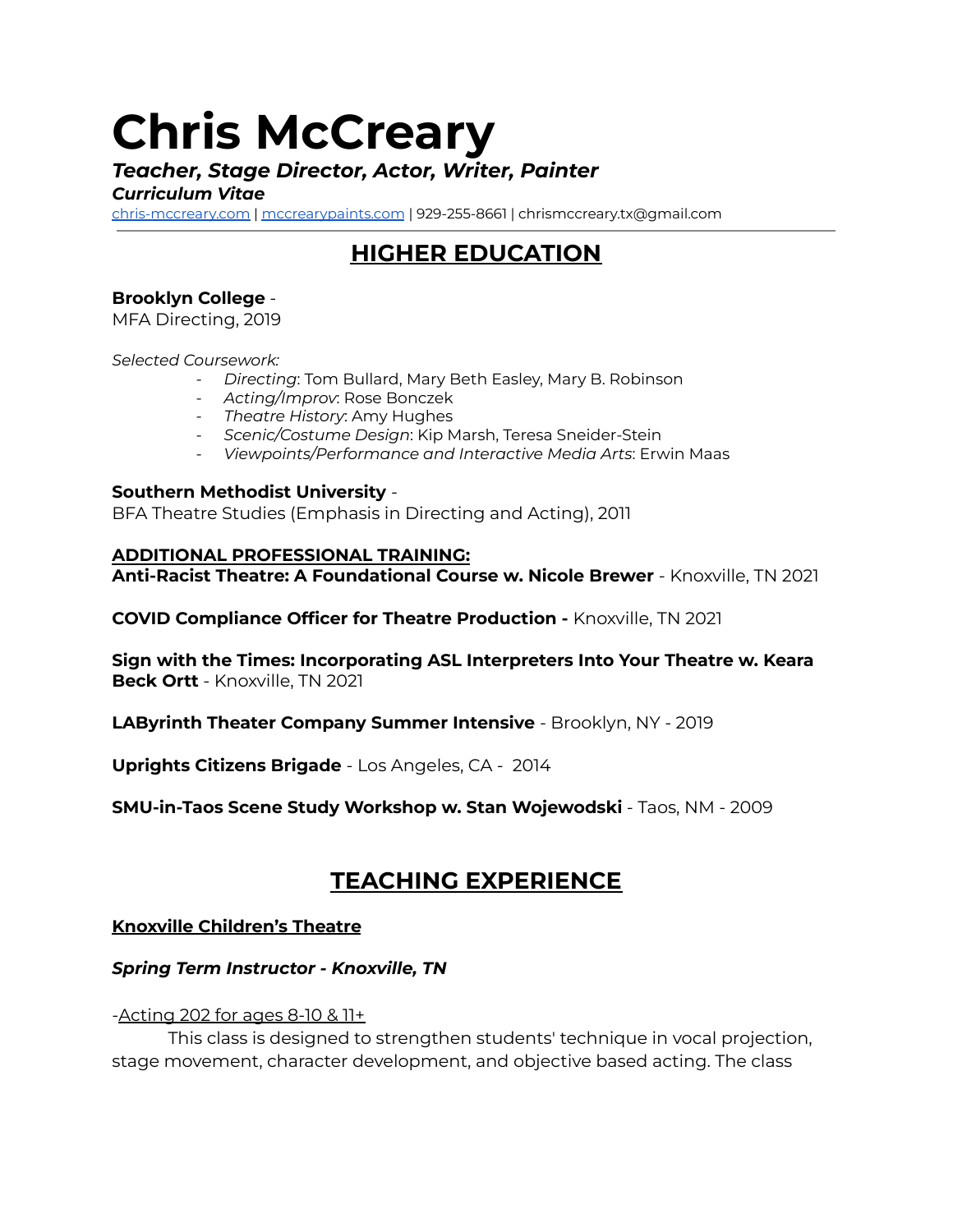places heavy emphasis on creating, participating in, and supporting everyone as an equally valuable and vital part of the ensemble.

#### -Page to Stage for ages 6-7

Students will learn about the theatrical elements of plot, setting, theme, and character through the medium of storytelling. Via improv games and theatre exercises the ensemble will devise their own way of translating the story from the 2D world of an illustrated book to the 3D world of theater to share the story with a live audience.

#### **Pellissippi State Community College:**

#### *Adjunct Teaching Faculty, Fall 2021 (two sections) - Knoxville, TN*

#### -Intro to Theater, Instructor

This is an introductory level lecture course for both non-major/theater major students. Spanning the basic fundamentals of theater from theater history and the origins of theater in Ancient Greece and its development over history, to theater practices and theory including playwriting, acting, directing and design, to important figures such as Patsy Rodenberg, Suzan-Lori Parks, and Oskar Eustus, and influential works such as *Fences* by August Wilson and *Pass Over* by Antoinette Nwandu, to practical application in which students wrote their own plays as well as performed in class. I created a customized syllabus and implemented my curriculum while navigating Covid-19, taking classes back and forth from in-person to online.

#### **Big Brothers Big Sisters of East Tennesee**

#### *Guest Teaching Artist, Fall 2021 - Knoxville, TN*

#### -"Actor in a Day", Creator & Instructor

As one of the artistic excursions Big Brothers Big Sisters of East Tennessee programs every year, I was contacted to develop and teach a 90-minute course that Matches (a big and their little) could both participate in while being exposed to the principles of Acting. Ages ranging from 10 to 65 participants warmed up physically and vocally, played games to break the ice and to build ensemble, and were given a single line of text to memorize. Finally, each participant would deliver their line of text to their Match in front of the class (the audience) to uproarious applause and support from the rest of the ensemble. At the end of the workshop every single participant was able to walk away and call themselves an actor having warmed up, rehearsed, and performed in front of a live audience.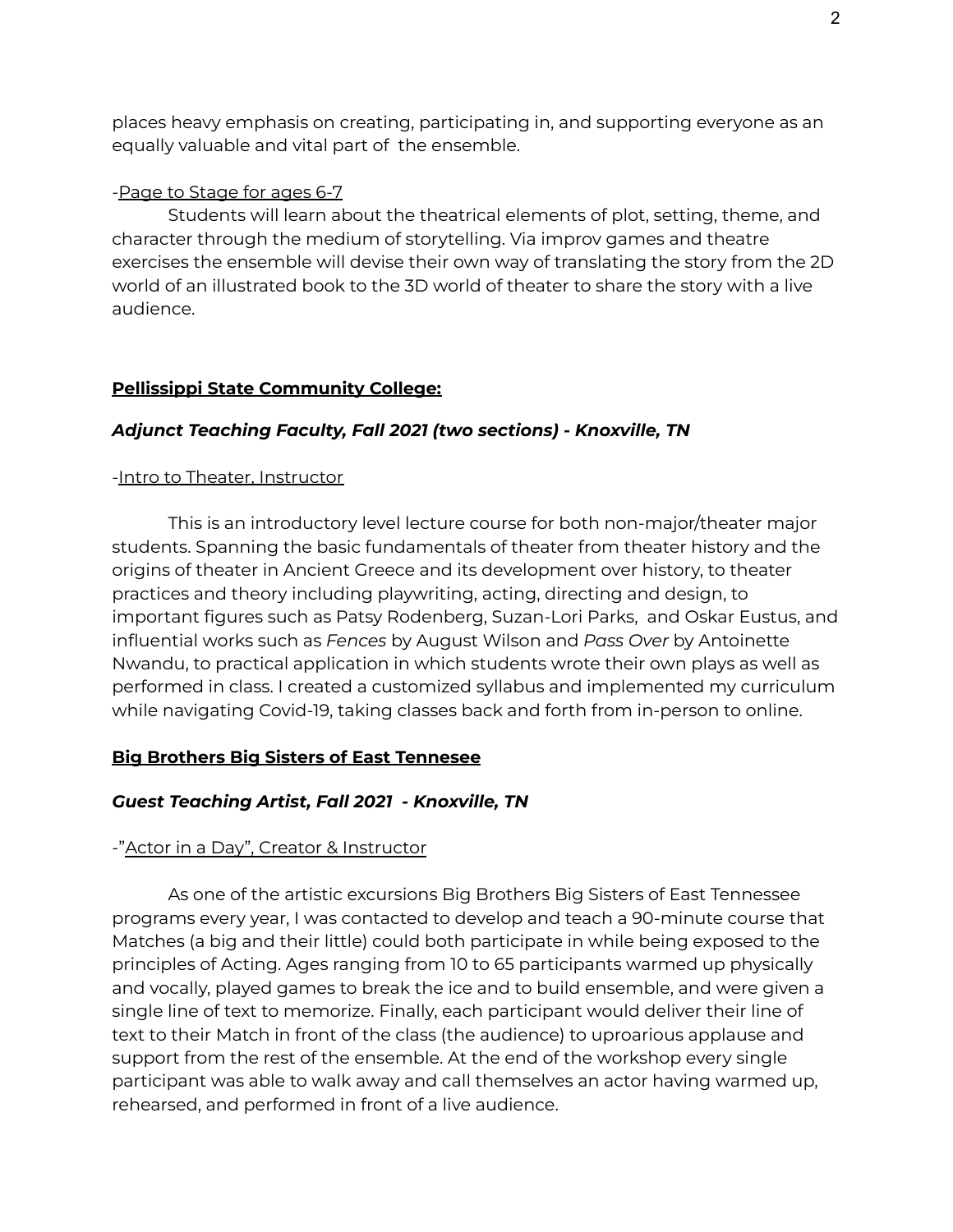## **Jones Center for Leadership & Service - University of Tennessee - IGNITE Knox**

#### *Teaching Artist, Fall 2021 - Knoxville, TN*

#### *-"BLAM! Workshop: IGNITE KNOX",* Creator & Instructor

As part of the Leadership & Service Center at the University of Tennessee, incoming first year students participate in IGNITE KNOX - a community engagement and leadership experience that introduces them to various local organizations throughout Knoxville. The BLAM! Workshop (Breathe. Listen. Act. Meditate.) is an original teaching program I've conceived that operates as a hands-on "tool" demonstration pulling from the principles of Improv, Theatre, and Ensemble. The workshop features physical and vocal warm ups, ice-breaking games, ensemble building exercises, and active meditation, designed to increase skills when it comes to interpersonal communication, situational awareness, and self-confidence.

#### **Brooklyn College:**

## *Graduate Teaching Fellow, Fall 2018 - Spring 2019 - Brooklyn, NY*

#### -Intro to Acting, Instructor

This is an introductory level acting class for undergraduate non-theatre majors and B.A. Theatre Majors. I was responsible for creating a syllabus, implementing a curriculum, and administering mid-term and final examinations. The primary objective of this course is to define and apply basic terms and concepts associated with the psychological realism style of acting sourced from multiple theories of acting including Stanislavski, Meisner, Chekhov, Bogart/Landau. Through movement, text, and improv-based exercises; active journaling; observing and critiquing professional productions; selecting and performing monologues in an audition setting; and working with a scene partner to present a fully rehearsed scene; students take a hands-on approach to learning the physical and analytical aspects of acting. By the end of the course students will be able to demonstrate an enhanced grasp of acting vocabulary and concepts; follow impulses in a spontaneous and truthful way; and work as an active, supportive, and collaborative member of an ensemble.

#### **Southern Methodist University:**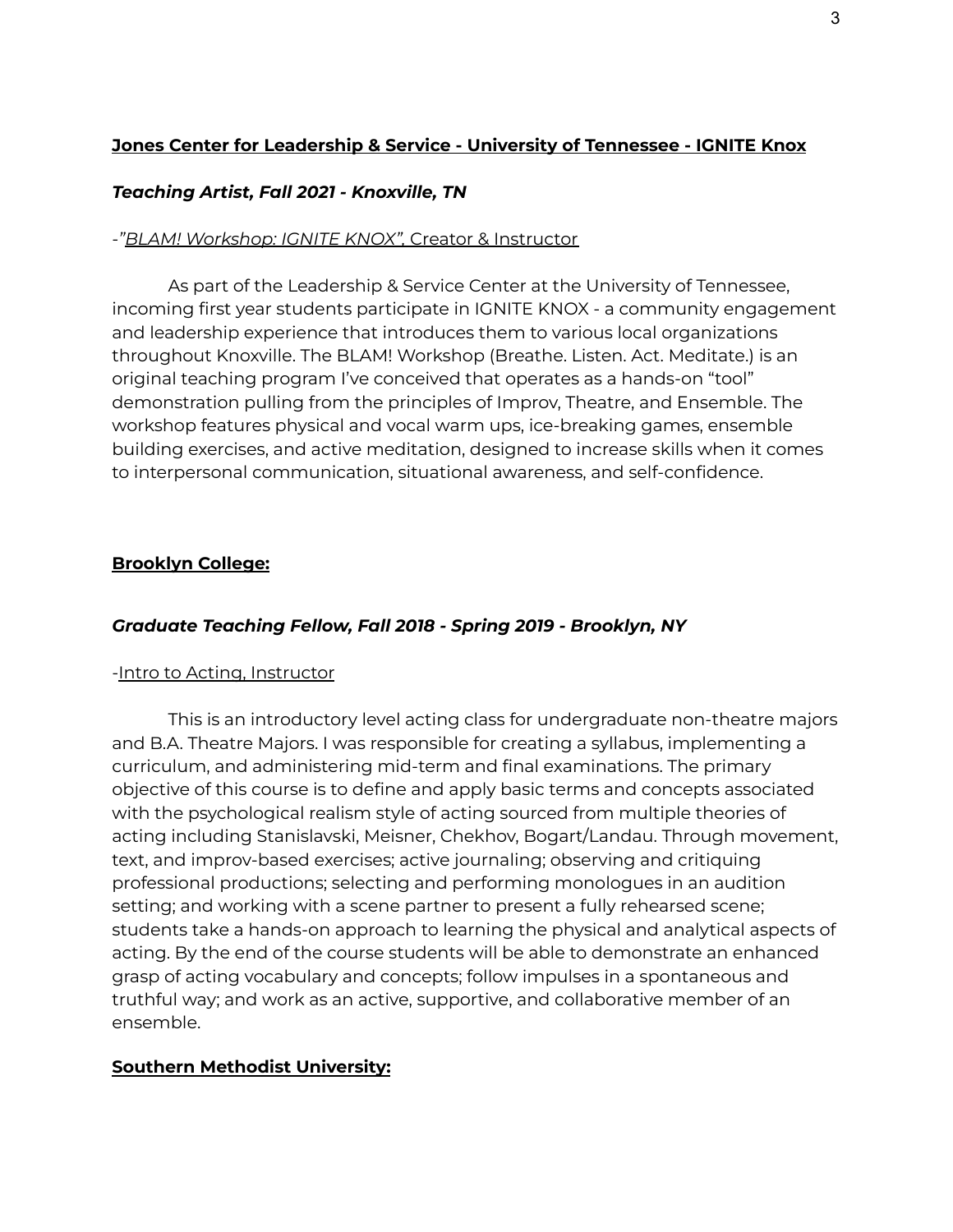#### *Teaching Assistant, Spring-Spring 2010-2011 - Dallas, TX*

#### -Dramatic Arts Today, Teaching Assistant to Jim Crawford

This is the first acting class that all newly enrolled BFA theater majors are required to take. The primary goals of this course are to establish a common working vocabulary, introduce the fundamentals of acting through Stanislavsk-based training, and create a cohesive ensemble within the BFA acting class. My role held both administrative and creative duties, including posting casting calls, actor profiles, facilitating the freshman showcase, tracking attendance, as well as offering coaching for auditions and scene work.

#### -Mirror of the Age, Teaching Assistant to Charley Helfert

This is a non-theatre major undergraduate theatre class. Through the use of popular music, familiar film and television, and demonstrated scenes and improv exercises by actors from the SMU Theater Department, this course strives to expose non-theatre students to the principles and concepts of story and its dual function within the world of theatre and regular life. As a teaching assistant, I handled the audio/visual component of the class and served as one of the actors for the demonstrations. By the end of the course, students will comprehend the concepts of theatre and story and how they are prevalent in their everyday life, whether they continue with an interest in theatre or not.

#### **Highland Park High School:**

#### *Guest Teaching Artist, 2007-2017 - Dallas, TX*

#### -Special Effects Makeup, Master Class

I taught hands-on classes in special effects makeup for the stage to first through fourth year high school students. Class sessions occurred over one to three days and covered bruises, abrasions, prosthetics, and old age makeup.

#### **Highland Park High School:** *Guest Teaching Artist, cont'd*

#### -Acting for the Camera, Master Class

I taught a three day master class for first through fourth year students which included a lecture on fundamentals of film acting; filming students' performances of audition monologues; and giving feedback after reviewing the film together in class.

-College Audition Coaching, Master Class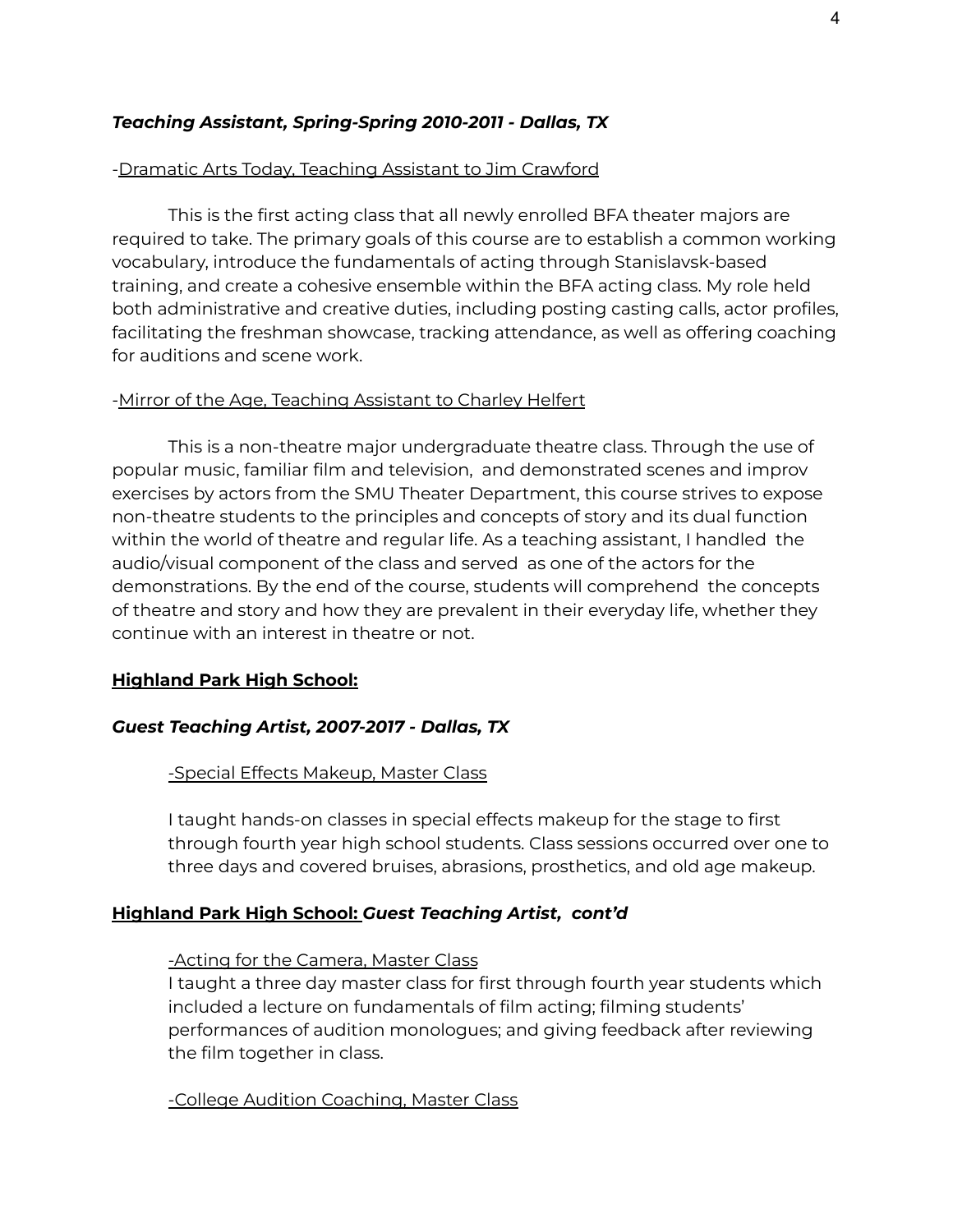I led a group session where I worked with outgoing seniors on their contemporary monologues for college auditions.

#### -Industry Preparation, Master Class

I gave a lecture and led a Q&A session for outgoing seniors regarding submitting to agencies, moving to Los Angeles, finding an agent in a large market, background work, survival jobs, and industry expectations.

#### -Interp Preparation, Master Class

I worked with second through fourth year students from the interp team on their performance pieces for interp competition.

#### **Dallas County Schools - Region 10 ESC**

#### *Guest Teaching Artist, Spring 2008 - Dallas, TX*

#### -Special Effects Makeup, Master Class

I led public school teachers in Dallas County in a hands-on special effects makeup for the stage masterclass, covering fundamentals of stage makeup, bruises, abrasions, prosthetics, and old age makeup..

#### **Big Thought:**

#### *Guest Teaching Artist, Spring 2007 - Dallas, TX*

#### -Special Effects Makeup, Master Class

I led middle school students in a single session masterclass on special effects makeup for the stage.

## **PROFESSIONAL EXPERIENCE**

#### **River & Rail Theatre Company**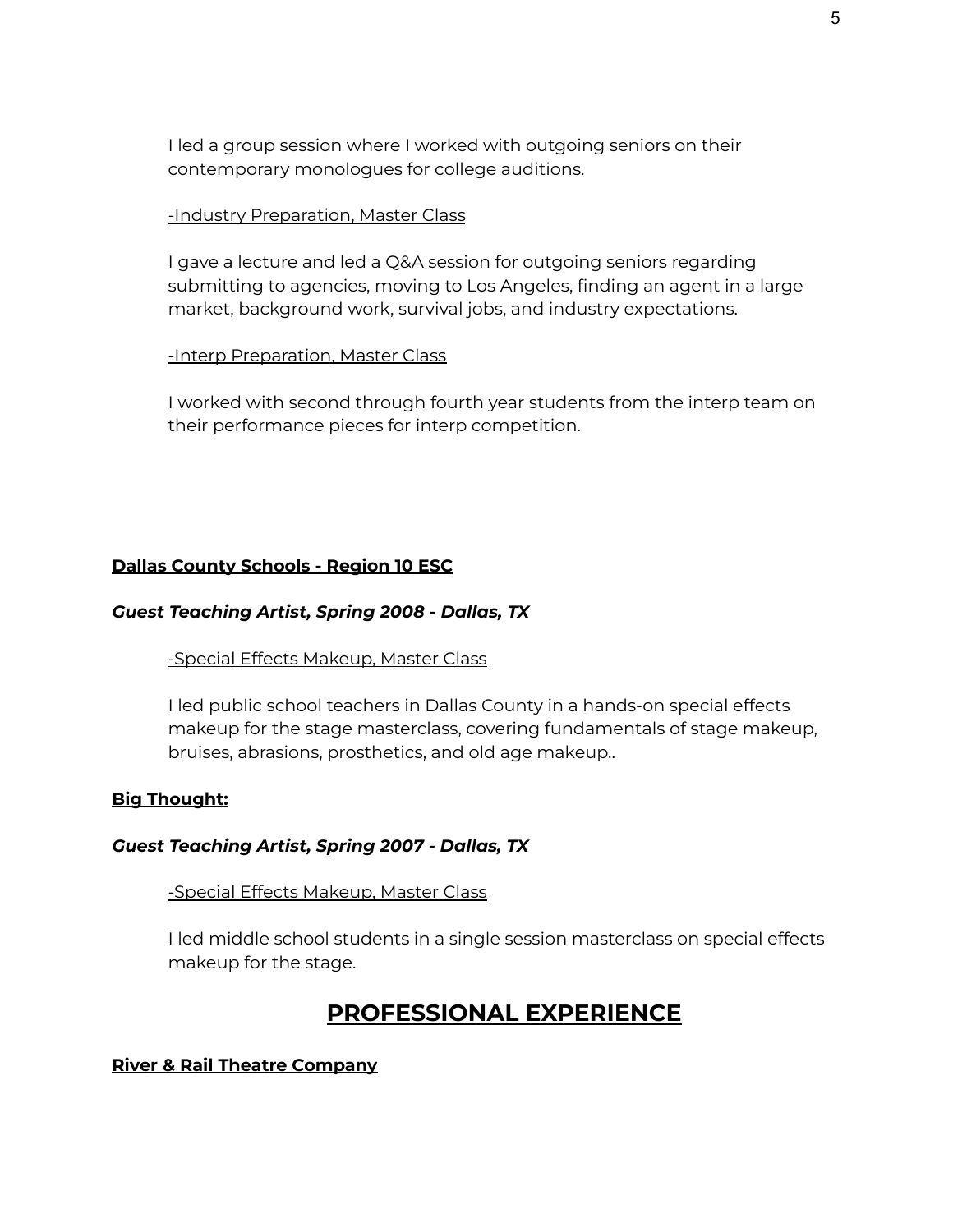## *Associate Artistic Director, Special Projects and Educational Programs*

## *(*KNOXVILLE, TN - July 2020 - December of 2021)

- Created customized curriculum for corporate training workshops and acting workshops for local small businesses, non-profits, and college/graduate/doctoral students
- Recruited regional and local actors, designers, and producing partners
- Participated in Season Selection and Planning
- Instrumental in the development and publishing of R&R Core Values
- Served in artistic capacities including Directing, Acting, Writing, Sound Design
- Wrote and hosted special events from R&R's annual gala to Trivia Night **Fundraisers**
- Supported Front of House and Facilities Management staff
- Operated as Executive Producer for multiple special events and company programming
- Assisted in the shooting, production, and completion of R&R's documentary film and cinematic debut 'Ghostlight'

## **The Public Theater + Brooklyn College Partnership**

## *Creative Producer, Bring a Weasel and a Pint of Your Own Blood Festival*

(NEW YORK CITY, NY - March 2019 - August 2019)

- Coordinated with the Executive Producers from Brooklyn College and The Public Theater to produce their annual new play festival
- Developed scripts through workshop by providing creative and technical staff
- Facilitated auditions, callbacks, and casting for the four individual plays
- Negotiated and secured post show lounges with The Public's on-site bar venue to offer industry networking opportunities for creative artists involved
- Oversaw and coordinated marketing copy and deployment of marketing strategy

## **The Public Theater + Brooklyn College Partnership**

## *Assistant. to the Artistic Director, Bring A Weasel and A Pint of Your Own Blood Festival*

(NEW YORK CITY, NY - May 2018 - August 2018)

- Supported the Artistic Director of the festival in administrative, logistical, and creative duties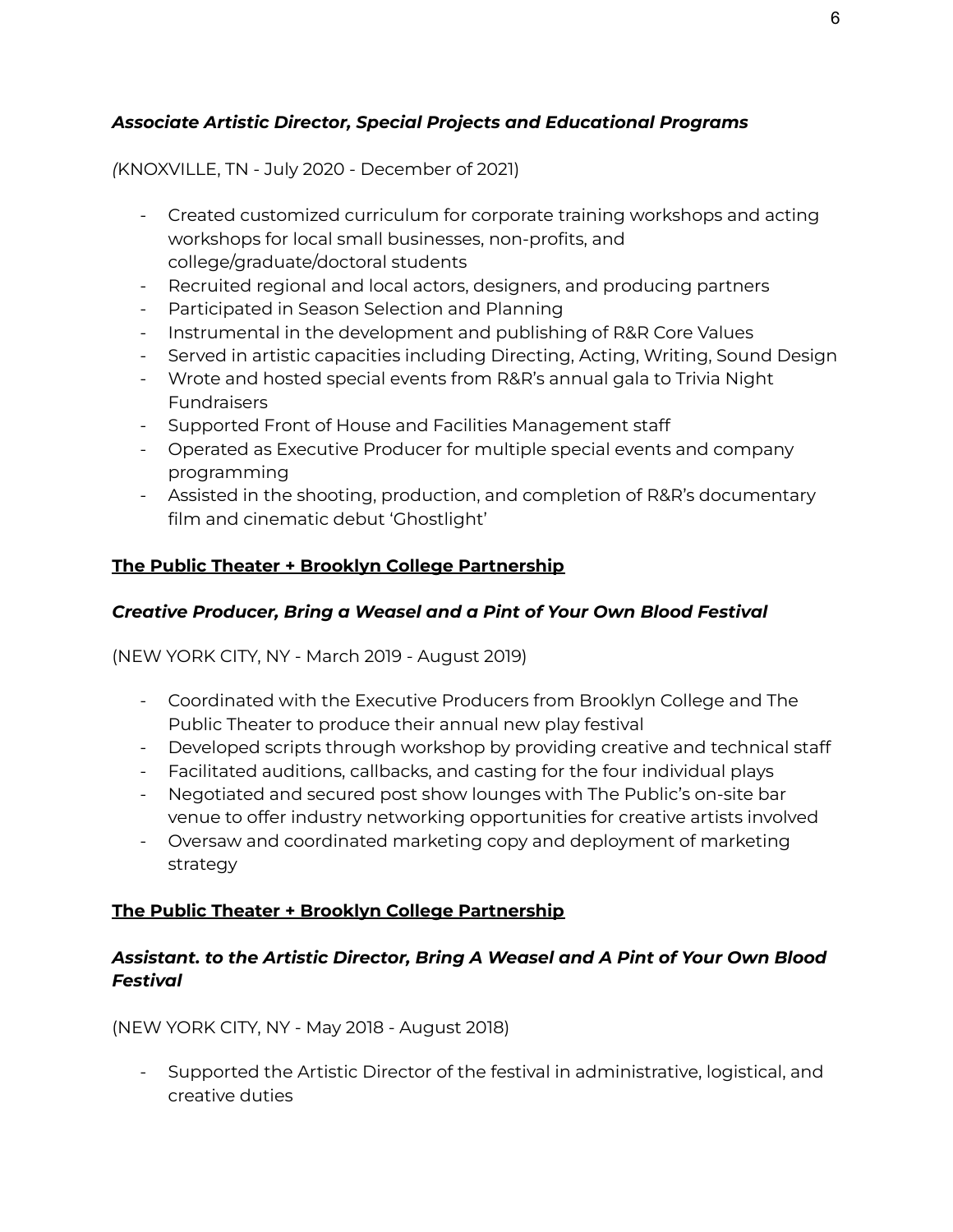- Coordinated and aided communication between playwrights, directors, actors, designers, technical staff, and administrative staff
- Recorded minutes during creative team and production team meetings
- Scheduled auditions and callbacks for actors, as well as facilitating them on the day
- Created databases for creative and technical staff information (contacts, rewrites, designs, etc.)
- Tracked progress of festival through pre-production, rehearsals, performances, closing, and strike

## **House Party Theatre**

## *President and CEO, Founder*

(DALLAS, TX - April 2015 - July 2017)

- Executed the artistic and business mission of the company
- Booked and negotiated performance and rehearsal deals with venues throughout the city
- Expanded the brand's following and reach within the Dallas market
- Conceived and executed marketing design, copy, and promotions
- Directed, acted, wrote and designed for various productions
- Preserved and monitored the artistic integrity of the company and its projects

## **CESD Talent Agency**

## *Assistant - Commercial Department*

(LOS ANGELES, CA - August 2013 - September 2014)

- Liaised between the Talents Agents, the Clients, Casting Directors, Production Companies
- Fielded all phone calls/emails for the commercial department
- Coordinated and maintained client's schedules: book-outs, auditions, callbacks, avails, bookings
- Recruited prospective talent to the department from submissions, comedy/improv clubs, local performances
- Signed new and returning clients to their agency agreements
- Updated client's commercial conflicts in order to track their eligibility for future projects

## **CESD Talent Agency**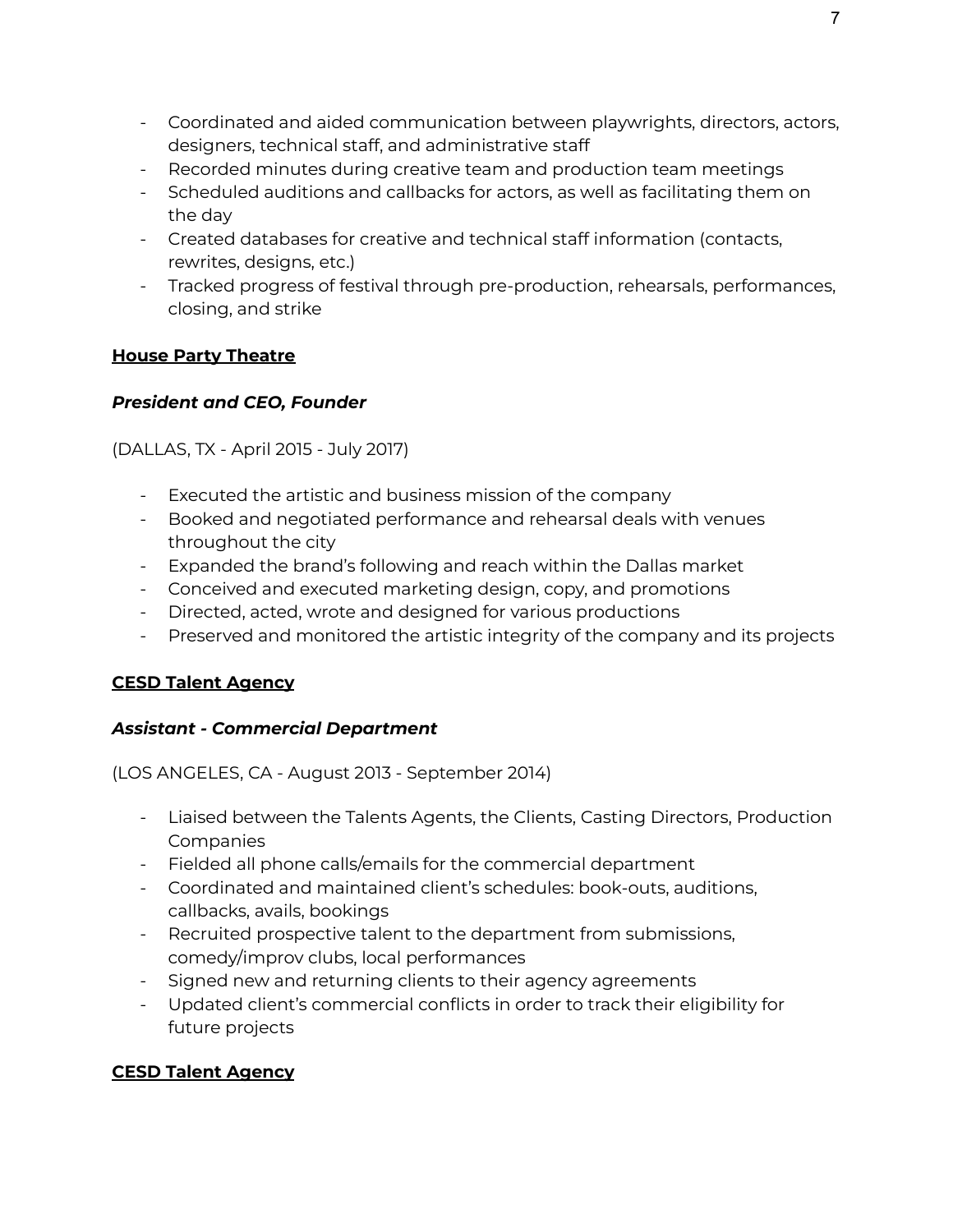#### *Receptionist*

#### (LOS ANGELES, CA - January 2013 - August 2013)

- Managed all front desk operations, front lobby area and greeted current/prospective clients and managers
- Fielded all calls to the agency mainline
- Prepared new and re-signing client agreements for all departments
- Wrote script coverage for the Theatrical Department
- Updated client information/schedules for VO, Commercial, Theatrical, Print, Youth Departments
- Sorted and distributed mail/Fedex, including Talent submissions

## **Texas Education Theatre Association**

## *Convention Director's Assistant - TheatreFest*

(The Hyatt Regency Hotel Dallas, TX - October 2007 - January 2008)

- Organized and structured convention schedule, session schedule/curriculum, special events
- Called/emailed to invite and schedule guest artists to participate in convention, guests included: Doug Wright, Adam Pascal, Stark Sands
- Scheduled/greeted guest artists into their respective rooms and session location
- Collaborated with Hyatt staff to maintain efficiency/effectiveness of the convention.
- Supervised the operations of the convention events, convention employees and volunteers

# **CREATIVE WORK**

**DIRECTING** (\*new play)

**New York** *The Brojan War\** 773 Lounge 2019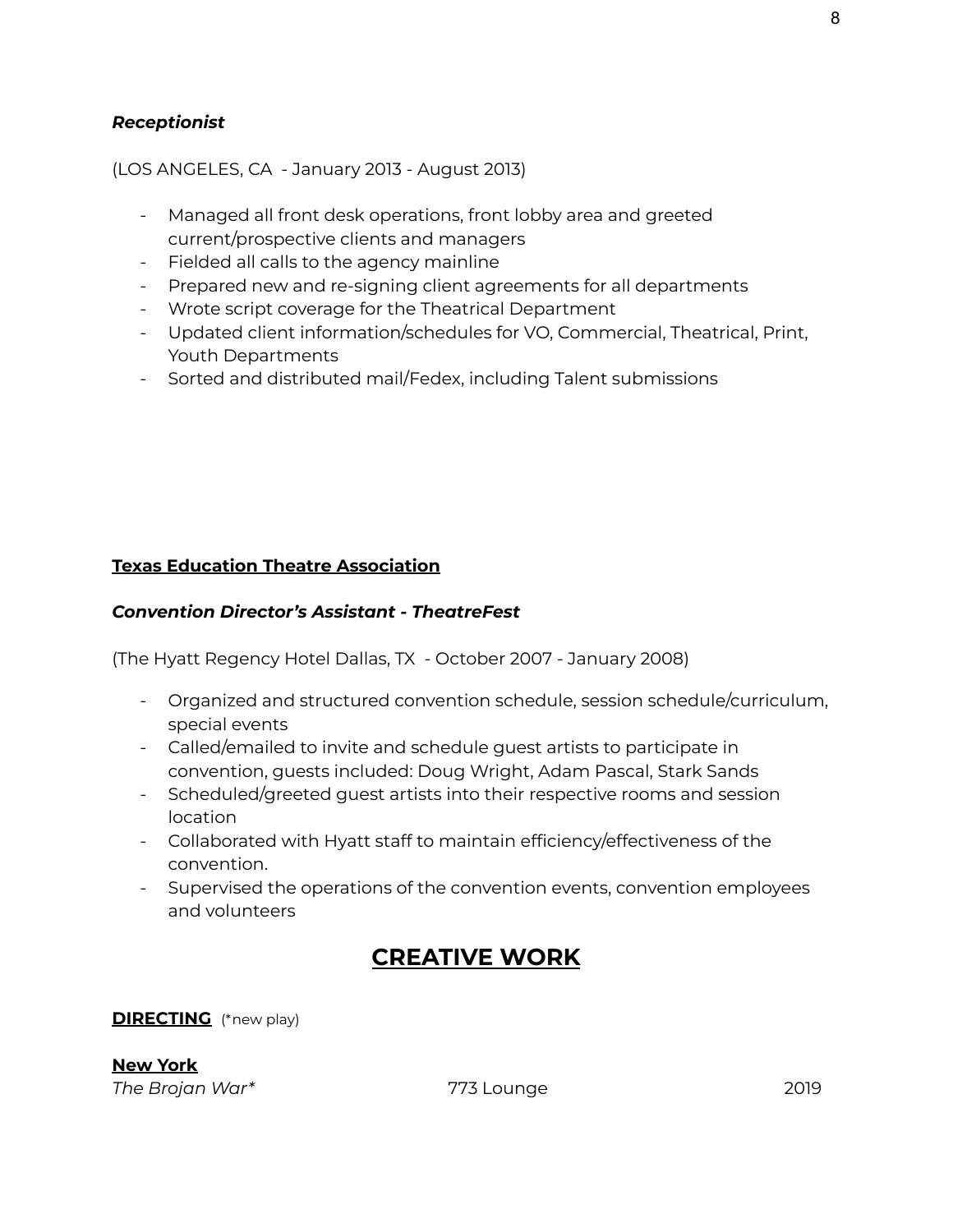| The Bear                              | 773 Lounge                    | 2018 |
|---------------------------------------|-------------------------------|------|
| The Proposal                          | 773 Lounge                    | 2018 |
| <b>Educational Productions</b>        |                               |      |
| Lear                                  | Brooklyn College              | 2018 |
| Cannibals                             | Brooklyn College              | 2018 |
| Zombie Theater*                       | Southern Methodist University | 2011 |
| Race                                  | Southern Methodist University | 2011 |
| Gruesome Playground Injuries          | Southern Methodist University | 2011 |
| In Arabia We'd All Be Kings           | Southern Methodist University | 2010 |
| Picasso at the Lapin Agile            | Southern Methodist University | 2010 |
| <b>Regional Productions</b>           |                               |      |
| <b>Snow White</b>                     | Knoxville Children's Theatre  | 2022 |
| Constellations                        | River & Rail Theatre Company  | 2020 |
| The Proposal                          | House Party Theatre           | 2017 |
| Frosty: Songs of Redemption*          | Margo Jones Theatre           | 2016 |
| Macbeth                               | House Party Theatre           | 2016 |
| <b>Brilliant Traces</b>               | House Party Theatre           | 2016 |
| John Aceman: The Musical!*            | <b>House Party Theatre</b>    | 2016 |
| Thirsty Thursday*                     | House Party Theatre           | 2016 |
| Snowglobe*                            | N47 Theatre Company           | 2015 |
| Desire Caught by the Tail             | House Party Theatre           | 2015 |
| #basic*                               | <b>House Party Theatre</b>    | 2015 |
| On Staying Indoors*                   | <b>House Party Theatre</b>    | 2015 |
| The Aliens                            | 3416 Granada                  | 2015 |
| Vultures*                             | The Basement                  | 2015 |
| The Bald Soprano                      | 4911 W. University            | 2014 |
| An Evening w. Anton                   | Art Share LA                  | 2014 |
| <b>Assistant/Associate Directing</b>  |                               |      |
| The Unusual Tale (dir. Danny Skinner) | River & Rail Theatre Company  | 2021 |
| Pass Over (dir. Geo Jones)            | River & Rail Theatre Company  | 2021 |
| Uncle Vanya (dir. Kevin Hourigan)     | Brooklyn College              | 2018 |
| Act a Lady (dir. Mary Beth Easley)    | Connelly Theater              | 2017 |
| <u>Workshop Presentations</u>         |                               |      |
| Tina's Diner*                         | Atlantic Theater Company      | 2019 |
| <b>Staged Readings</b>                |                               | 2018 |
| Don't Forget the Duck*                | Brooklyn College              |      |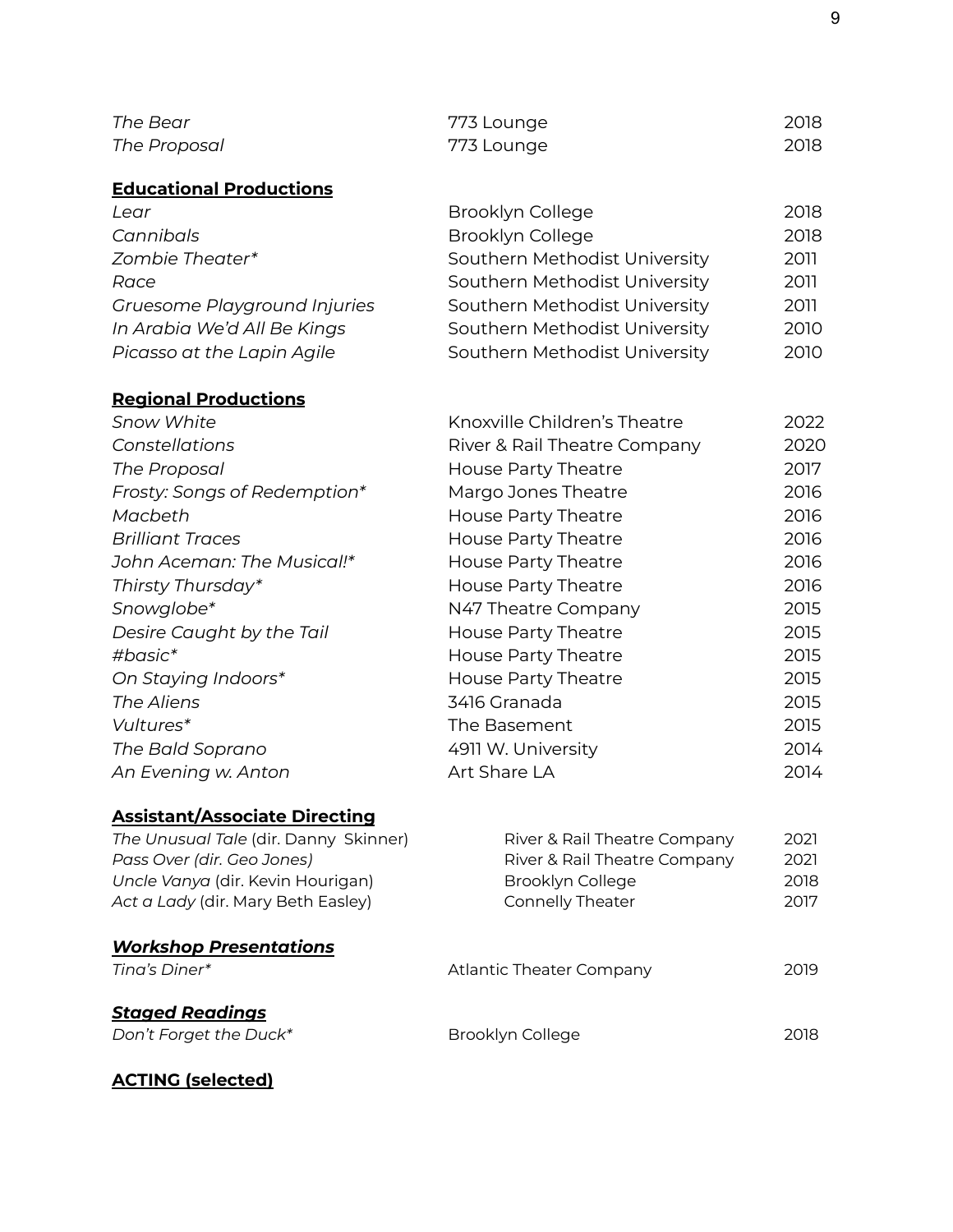## **Regional Productions**

| Platinum Blonde Chili Bowl  | Chris          | Free Women Waltzing    | 2022 |
|-----------------------------|----------------|------------------------|------|
| Julius Caesar               | Marc Antony    | House Party Theatre    | 2017 |
| Frosty: Songs of Redemption | Narrator       | House Party Theatre    | 2016 |
| A Midsummer's Night Dream   | Egeus          | Shakespeare in the Bar | 2016 |
| <b>True West</b>            | Austin         | House Party Theatre    | 2015 |
| Arsenic and Old Lace        | Officer Brophy | Dallas Theater Center  | 2011 |

## **Educational Productions**

| Andromache             | Menelaus        | <b>SMU</b> | 2011 |
|------------------------|-----------------|------------|------|
| Pretty, Smart, Poetic  | Daddy           | <b>SMU</b> | 2010 |
| Betrayed               | The Soldier/RSO | <b>SMU</b> | 2009 |
| One Flea Spare         | Snelgrave       | <b>SMU</b> | 2009 |
| bobrauchenbergamerica  | <b>Phil</b>     | <b>SMU</b> | 2008 |
| Much Ado About Nothing | George Seacoal  | <b>SMU</b> | 2008 |
| Urinetown              | Old Man Strong  | <b>SMU</b> | 2008 |
| Darwin's Cousin        | The Unborn      | <b>SMU</b> | 2008 |

## **WRITING**

| Platinum Blonde Chili Bowl                      | Free Women Waltzing | 2022 |
|-------------------------------------------------|---------------------|------|
| John Aceman: Secret Agent: The Musical (book)   | House Party Theatre | 2016 |
| Frosty! Songs of Redemption: The Musical (book) | House Party Theatre | 2015 |

## **PRODUCING**

| <b>Executive Producer</b>                  |                              |      |
|--------------------------------------------|------------------------------|------|
| The Unusual Tale                           | River & Rail Theatre Company | 2021 |
| Halloween                                  | River & Rail Theatre Company | 2021 |
| Movie Night                                | River & Rail Theatre Company | 2021 |
| Pass Over                                  | River & Rail Theatre Company | 2021 |
| Trivia Night: Season Kick Off              | River & Rail Theatre Company | 2021 |
| R&R's First Annual Gala                    | River & Rail Theatre Company | 2020 |
| <b>Creative Producer</b>                   |                              |      |
| Bring a Weasel {} (new play festival)      | The Public Theater           | 2019 |
| <b>Executive Producer</b>                  |                              |      |
| The Brojan War                             | 773 Lounge                   | 2019 |
| <b>Assistant, to the Artistic Director</b> |                              |      |
| Bring a Weasel {} (new play festival)      | The Public Theater           | 2018 |
| <b>Executive Producer</b>                  |                              |      |
| DAMN!sels                                  | House Party Theatre          | 2017 |
| <b>Executive Producer</b>                  |                              |      |
| Sack Lunch: a World-Premiere Dance Show    | House Party Theatre.         | 2016 |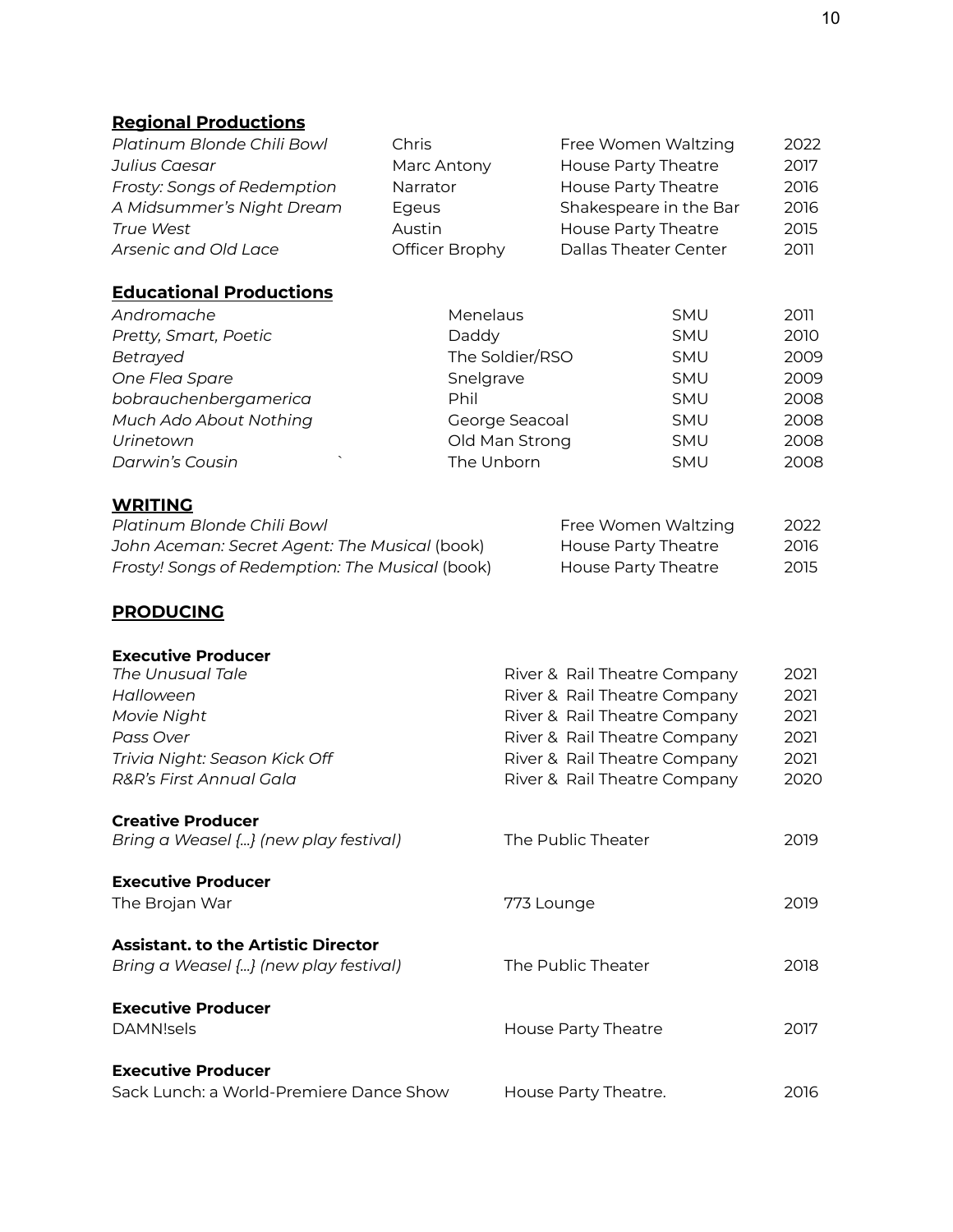The Grand Slam (new play festival) The Grand Slam (new play festival) House Party Theatre 2015

#### **NEW WORK DEVELOPMENT**

#### *Tina's Diner, 2019-*

*Tina's Diner* is a new play written by NYC-based playwright Khonsu Ra. My involvement began when I was assigned to direct the first written scene from the play during the LAByrinth Theater Company's 2019 Summer Intensive. After the intensive ended, I, Khonsu, and actors from the intensive continued working together to expand the script into a full length play. The following December, we held a two-week development workshop and reading at the Atlantic Theater Company, where Khonsu is a resident artist. Development of the play is ongoing.

#### *#basic, 2015*

I directed the first production of *#basic* by Brigham Mosley in 2015. Over a three month process, I read multiple drafts of the script and worked closely with Brigham on the development of the script. . Following the development process, we began rehearsals for the production. We continued developing the script during the rehearsal process, and the project culminated in six fully-produced performances.

#### *Vultures, 2015*

I directed the first production of *Vultures* by Brigham Mosley in 2015. Over the course of six weeks, Brigham and I met regularly to discuss the development and structure of the script. We continued to develop the script with the actors for the first two weeks of rehearsal, and then began formal production rehearsals.

#### **INVITED PRESENTATIONS**

Business and Professional Aspects, Southern Methodist University - 2014 I was an invited speaker to the theatre department's required Business for Acting class for BFA Acting students. I led a discussion on the professional acting and talent agency industry in Los Angeles.

## **HONORS / AWARDS / AFFILIATIONS**

Associate Member - Stage Directors and Choreographers Society - 2019 Graduate Teaching Fellowship - Brooklyn College - 2018 - 2019